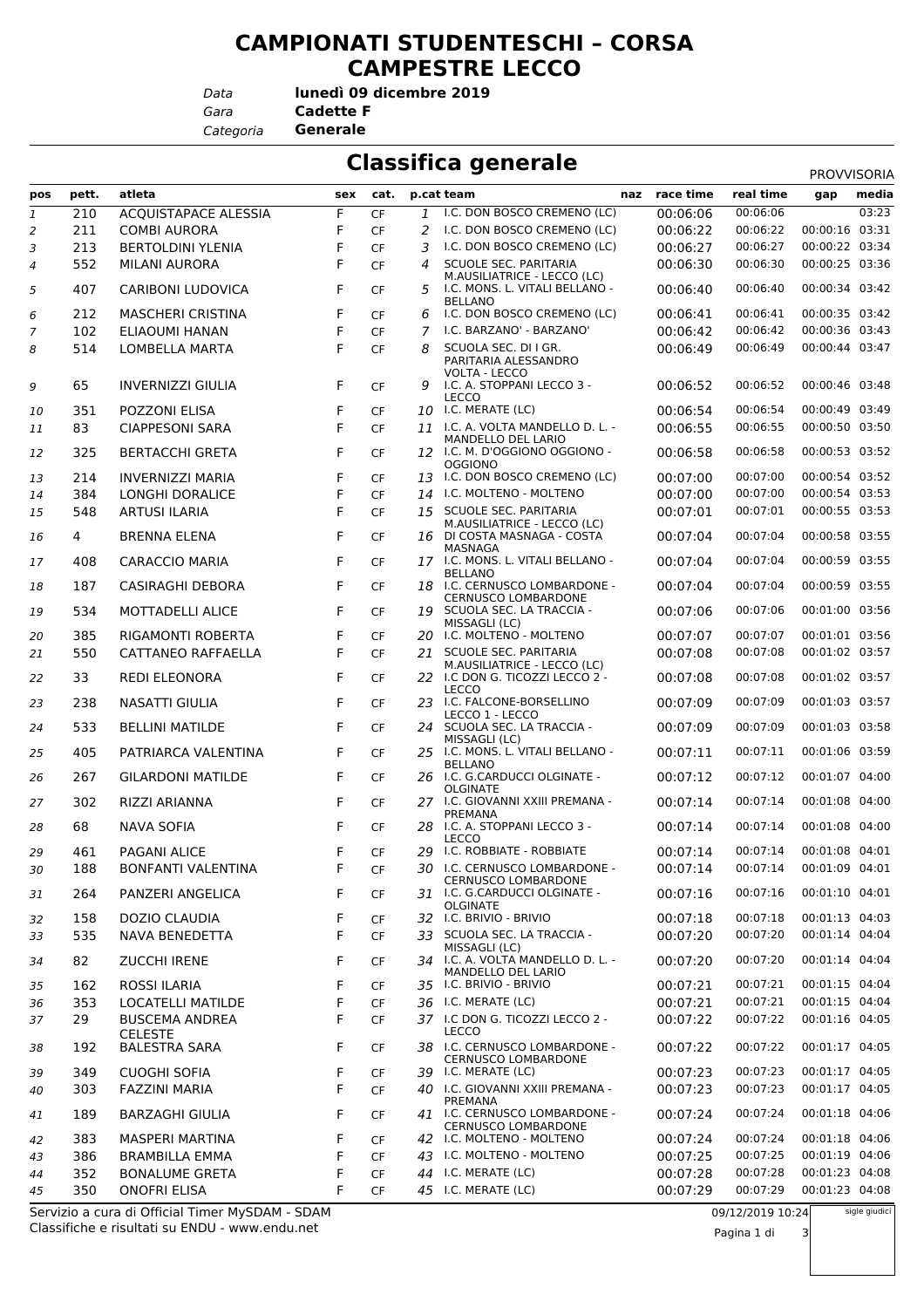## **Classifica generale** PROVVISORIA

|     |             |                           |     |           |    |                                                                  |               |           | <b>FNUVVIJUNIA</b> |
|-----|-------------|---------------------------|-----|-----------|----|------------------------------------------------------------------|---------------|-----------|--------------------|
| pos | pett.       | atleta                    | sex | cat.      |    | p.cat team                                                       | naz race time | real time | media<br>gap       |
| 46  | 280         | RIVA LETIZIA              | F   | <b>CF</b> |    | 46 I.C. GALBIATE - GALBIATE                                      | 00:07:30      | 00:07:30  | 00:01:24 04:09     |
| 47  | 80          | RENNA AURORA              | F   | <b>CF</b> |    | 47 I.C. A. VOLTA MANDELLO D. L. -                                | 00:07:30      | 00:07:30  | 00:01:24 04:09     |
| 48  | 381         | <b>VALSECCHI ARIANNA</b>  | F   | <b>CF</b> |    | MANDELLO DEL LARIO<br>48 I.C. MOLTENO - MOLTENO                  | 00:07:32      | 00:07:32  | 00:01:26 04:10     |
| 49  | 36          | ROTA ANNA                 | F   | <b>CF</b> |    | 49 I.C DON G. TICOZZI LECCO 2 -                                  | 00:07:33      | 00:07:33  | 00:01:27 04:11     |
|     |             |                           |     |           |    | <b>LECCO</b>                                                     |               |           |                    |
| 50  | 282         | POZZI ANNA                | F   | <b>CF</b> |    | 50 I.C. GALBIATE - GALBIATE                                      | 00:07:33      | 00:07:33  | 00:01:27 04:11     |
| 51  | 105         | <b>FUMAGALLI FEDERICA</b> | F   | <b>CF</b> |    | 51 I.C. BARZANO' - BARZANO'                                      | 00:07:33      | 00:07:33  | 00:01:27 04:11     |
| 52  | 215         | <b>OSSOLA CAMILLA</b>     | F   | <b>CF</b> | 52 | I.C. DON BOSCO CREMENO (LC)                                      | 00:07:34      | 00:07:34  | 00:01:28 04:11     |
| 53  | 382         | <b>MAZZA GIORGIA</b>      | F   | <b>CF</b> |    | 53 I.C. MOLTENO - MOLTENO                                        | 00:07:35      | 00:07:35  | 00:01:30 04:12     |
| 54  | 553         | <b>VASSENA MATILDE</b>    | F   | <b>CF</b> |    | 54 SCUOLE SEC. PARITARIA<br>M.AUSILIATRICE - LECCO (LC)          | 00:07:36      | 00:07:36  | 00:01:30 04:13     |
| 55  | 458         | <b>VILIA SOFIA</b>        | F   | <b>CF</b> |    | 55 I.C. ROBBIATE - ROBBIATE                                      | 00:07:36      | 00:07:36  | 00:01:31 04:13     |
| 56  | 34          | CASARI CAROLA             | F   | <b>CF</b> |    | 56 I.C DON G. TICOZZI LECCO 2 -                                  | 00:07:37      | 00:07:37  | 00:01:31 04:13     |
|     |             |                           |     |           |    | <b>LECCO</b>                                                     |               |           |                    |
| 57  | 32          | <b>MONTANI SARA</b>       | F   | <b>CF</b> |    | 57 I.C DON G. TICOZZI LECCO 2 -<br><b>LECCO</b>                  | 00:07:37      | 00:07:37  | 00:01:31 04:13     |
| 58  | 354         | <b>ZAGARIA ALICE</b>      | F   | <b>CF</b> |    | 58 I.C. MERATE (LC)                                              | 00:07:38      | 00:07:38  | 00:01:33 04:14     |
| 59  | 160         | <b>DOZIO ELISA</b>        | F   | <b>CF</b> |    | 59 I.C. BRIVIO - BRIVIO                                          | 00:07:41      | 00:07:41  | 00:01:35 04:15     |
| 60  | 66          | VASSALLI CLARA            | F   | <b>CF</b> |    | 60 I.C. A. STOPPANI LECCO 3 -                                    | 00:07:41      | 00:07:41  | 00:01:35 04:15     |
|     | 35          | <b>GALLI ASIA</b>         | F   | <b>CF</b> |    | <b>LECCO</b><br>61 I.C DON G. TICOZZI LECCO 2 -                  | 00:07:44      | 00:07:44  | 00:01:38 04:17     |
| 61  |             |                           |     |           |    | LECCO                                                            |               |           |                    |
| 62  | 430         | <b>GALBUSERA REBECCA</b>  | F   | <b>CF</b> |    | 62 I.C. OLGIATE MOLGORA -                                        | 00:07:44      | 00:07:44  | 00:01:38 04:17     |
| 63  | 78          | ZAMBELLI DENISE           | F   | <b>CF</b> |    | <b>OLGIATE MOLGORA</b><br>63 I.C. A. VOLTA MANDELLO D. L. -      | 00:07:44      | 00:07:44  | 00:01:39 04:17     |
|     |             |                           |     |           |    | MANDELLO DEL LARIO                                               |               |           |                    |
| 64  | 3           | <b>ENNAJI RIME</b>        | F   | <b>CF</b> |    | 64 DI COSTA MASNAGA - COSTA<br>MASNAGA                           | 00:07:48      | 00:07:48  | 00:01:42 04:19     |
| 65  | 432         | <b>MANDELLI KIDIST</b>    | F   | <b>CF</b> |    | 65 I.C. OLGIATE MOLGORA -                                        | 00:07:49      | 00:07:49  | 00:01:43 04:20     |
|     |             |                           |     |           |    | <b>OLGIATE MOLGORA</b>                                           |               |           |                    |
| 66  | 304         | <b>GIANOLA NICOLETTA</b>  | F   | <b>CF</b> |    | 66 I.C. GIOVANNI XXIII PREMANA -<br>PREMANA                      | 00:07:50      | 00:07:50  | 00:01:44 04:20     |
| 67  | 278         | <b>BOMBELLI AURORA</b>    | F   | CF        |    | 67 I.C. GALBIATE - GALBIATE                                      | 00:07:50      | 00:07:50  | 00:01:45 04:21     |
| 68  | 462         | <b>DEPONTI MATILDA</b>    | F   | <b>CF</b> |    | 68 I.C. ROBBIATE - ROBBIATE                                      | 00:07:51      | 00:07:51  | 00:01:45 04:21     |
| 69  | 79          | <b>GORNO ELISA</b>        | F   | <b>CF</b> |    | 69 I.C. A. VOLTA MANDELLO D. L. -                                | 00:07:51      | 00:07:51  | 00:01:46 04:21     |
|     |             |                           |     |           |    | MANDELLO DEL LARIO                                               |               |           |                    |
| 70  | 431         | DE ANGELIS EMMA           | F   | <b>CF</b> |    | 70 I.C. OLGIATE MOLGORA -<br><b>OLGIATE MOLGORA</b>              | 00:07:52      | 00:07:52  | 00:01:46 04:21     |
| 71  | 463         | <b>ASSI EVELYN</b>        | F   | <b>CF</b> |    | 71 I.C. ROBBIATE - ROBBIATE                                      | 00:07:53      | 00:07:53  | 00:01:47 04:22     |
| 72  | 165         | ROTASPERTI SILVIA         | F   | <b>CF</b> |    | 72 I.C. BRIVIO - BRIVIO                                          | 00:07:54      | 00:07:54  | 00:01:48 04:23     |
| 73  | 81          | <b>LOLLINI LUCIA</b>      | F   | <b>CF</b> |    | 73 I.C. A. VOLTA MANDELLO D. L. -                                | 00:07:54      | 00:07:54  | 00:01:49 04:23     |
| 74  | 329         | SYLLA ASSA DJAMILA        | F   | <b>CF</b> |    | <b>MANDELLO DEL LARIO</b><br>74 I.C. M. D'OGGIONO OGGIONO -      | 00:07:55      | 00:07:55  | 00:01:50 04:23     |
|     |             |                           |     |           |    | <b>OGGIONO</b>                                                   |               |           |                    |
| 75  | 326         | DIDONE GIULIA MARIA       | F   | CF        |    | 75 I.C. M. D'OGGIONO OGGIONO -<br><b>OGGIONO</b>                 | 00:07:56      | 00:07:56  | 00:01:50 04:24     |
| 76  | 239         | <b>VILLANI CECILIA</b>    | F   | <b>CF</b> |    | 76 I.C. FALCONE-BORSELLINO                                       | 00:07:56      | 00:07:56  | 00:01:50 04:24     |
|     |             |                           |     |           |    | LECCO 1 - LECCO                                                  |               |           |                    |
| 77  | 240         | <b>MOSCA MARTINA</b>      | F   | CF        |    | 77 I.C. FALCONE-BORSELLINO<br>LECCO 1 - LECCO                    | 00:07:56      | 00:07:56  | 00:01:50 04:24     |
| 78  | 190         | <b>BALASINI SOFIA</b>     | F   | CF        |    | 78 I.C. CERNUSCO LOMBARDONE -                                    | 00:07:59      | 00:07:59  | 00:01:54 04:26     |
|     |             |                           |     |           |    | <b>CERNUSCO LOMBARDONE</b>                                       |               |           |                    |
| 79  | 263         | PANZA NICOLE              | F   | <b>CF</b> |    | 79 I.C. G.CARDUCCI OLGINATE -<br><b>OLGINATE</b>                 | 00:08:01      | 00:08:01  | 00:01:55 04:26     |
| 80  | 161         | <b>BOSISIO MATILDE</b>    | F   | CF        |    | 80 I.C. BRIVIO - BRIVIO                                          | 00:08:01      | 00:08:01  | 00:01:55 04:26     |
| 81  | 106         | CAZZANIGA SARA            | F   | <b>CF</b> | 81 | I.C. BARZANO' - BARZANO'                                         | 00:08:02      | 00:08:02  | 00:01:57 04:27     |
| 82  | 301         | <b>TENDERINI SERENA</b>   | F   | <b>CF</b> |    | 82 I.C. GIOVANNI XXIII PREMANA -                                 | 00:08:03      | 00:08:03  | 00:01:57 04:28     |
| 83  | $7^{\circ}$ | <b>BRENNA GIULIA</b>      | F   | <b>CF</b> |    | PREMANA<br>83 DI COSTA MASNAGA - COSTA                           | 00:08:05      | 00:08:05  | 00:01:59 04:28     |
|     |             |                           |     |           |    | MASNAGA                                                          |               |           |                    |
| 84  | 63          | POLVARA ANGELICA          | F   | CF        |    | 84 I.C. A. STOPPANI LECCO 3 -                                    | 00:08:05      | 00:08:05  | 00:01:59 04:29     |
| 85  | 159         | <b>COLOMBO MANUELA</b>    | F   | CF        |    | <b>LECCO</b><br>85 I.C. BRIVIO - BRIVIO                          | 00:08:05      | 00:08:05  | 00:02:00 04:29     |
| 86  | 549         | <b>BUZZINI IRENE</b>      | F   | CF        |    | 86 SCUOLE SEC. PARITARIA                                         | 00:08:06      | 00:08:06  | 00:02:01 04:30     |
|     |             |                           |     |           |    | M.AUSILIATRICE - LECCO (LC)                                      |               |           |                    |
| 87  | 262         | <b>LOSA MICHELA</b>       | F   | CF        |    | 87 I.C. G.CARDUCCI OLGINATE -<br><b>OLGINATE</b>                 | 00:08:07      | 00:08:07  | 00:02:02 04:30     |
| 88  | 305         | POMONI SARA               | F   | <b>CF</b> |    | 88 I.C. GIOVANNI XXIII PREMANA -                                 | 00:08:07      | 00:08:07  | 00:02:02 04:30     |
|     |             |                           |     |           |    | PREMANA                                                          |               |           |                    |
| 89  | 191         | <b>CIRILLO ANNA</b>       | F   | CF        |    | 89 I.C. CERNUSCO LOMBARDONE -<br><b>CERNUSCO LOMBARDONE</b>      | 00:08:08      | 00:08:08  | 00:02:02 04:30     |
| 90  | 328         | DE ROSSI ALLEGRA          | F   | CF        |    | 90 I.C. M. D'OGGIONO OGGIONO -                                   | 00:08:08      | 00:08:08  | 00:02:02 04:30     |
| 91  | 6           | <b>BARBIERI LEDA</b>      | F   | <b>CF</b> |    | <b>OGGIONO</b><br>91 DI COSTA MASNAGA - COSTA                    | 00:08:08      | 00:08:08  | 00:02:02 04:31     |
|     |             |                           |     |           |    | MASNAGA                                                          |               |           |                    |
| 92  | 512         | <b>FEMMINIS ESTER</b>     | F   | CF        |    | 92 SCUOLA SEC. DI I GR.                                          | 00:08:09      | 00:08:09  | 00:02:03 04:31     |
|     |             |                           |     |           |    | PARITARIA ALESSANDRO<br><b>VOLTA - LECCO</b>                     |               |           |                    |
| 93  | 513         | ROVAGNATI IRENE           | F   | CF        |    | 93 SCUOLA SEC. DI I GR.<br>PARITARIA ALESSANDRO<br>VOLTA - LECCO | 00:08:09      | 00:08:09  | 00:02:03 04:31     |

sigle giudici